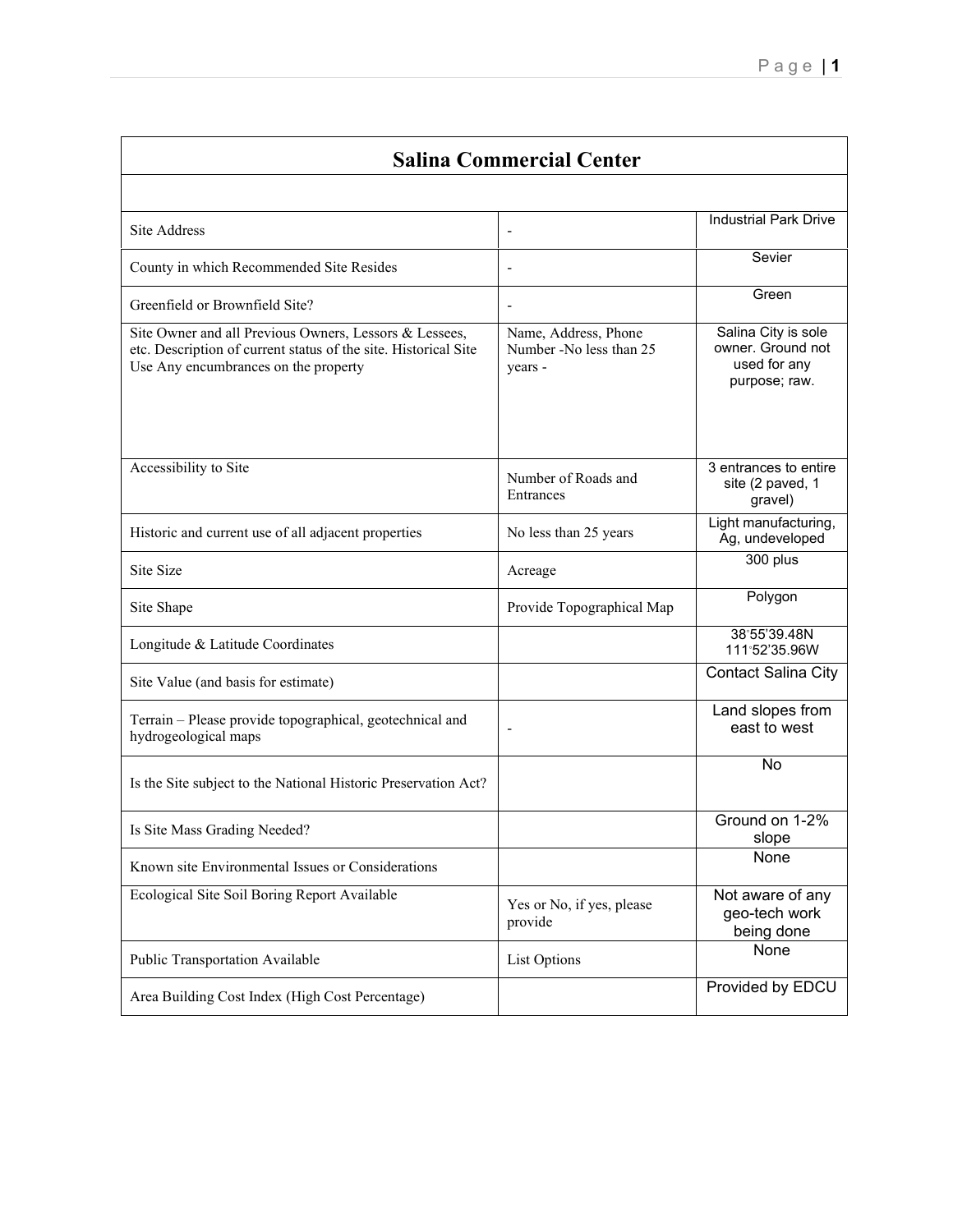| Geotech Analysis, if Available                       | Please Provide Report                                                                             | Not available                                                    |
|------------------------------------------------------|---------------------------------------------------------------------------------------------------|------------------------------------------------------------------|
| Is Site designated as a Foreign Trade Zone?          | Yes or No (if yes, please<br>provided relevant<br>information)                                    | No.                                                              |
| Are Monitoring Wells Present?                        | Yes or No (If yes, please<br>provide relevant information)                                        | <b>No</b>                                                        |
| Is Storm Water Detention or Retention on Site        | Yes or No (If yes, please<br>provide relevant information)                                        | No. City will require<br>on-site run-off to<br>be self-contained |
| Contiguous Acres Available for Development Expansion | Please Provide No. of Acres<br>and Detailed Map Outlining<br>Potential Expansion<br>Opportunities | 300                                                              |

| <b>Proximity Items</b>                                                                                                                                                                                   |                                                                     |                                                |
|----------------------------------------------------------------------------------------------------------------------------------------------------------------------------------------------------------|---------------------------------------------------------------------|------------------------------------------------|
|                                                                                                                                                                                                          |                                                                     |                                                |
| <b>Criteria</b>                                                                                                                                                                                          | <b>Units of Measure</b>                                             | <b>STATE Response</b>                          |
| Name & Distance to all Government Protected Property (50)<br>Mile Radius) i.e. Military Bases, State Parks, Federal<br>Reserves, Nuclear Power Plants & Other Restricted<br><b>Government Facilities</b> | Miles                                                               | None                                           |
| Name & Distance of Federal/State Superfund Sites within<br>50 miles                                                                                                                                      | Miles                                                               | None                                           |
| Archeological Site Study, If Available If no, Name &<br>Distance of Archeological Sites within 100 miles                                                                                                 | Yes or No (If yes, please<br>provide relevant information)<br>Miles | Not applicable and<br>none within 100<br>miles |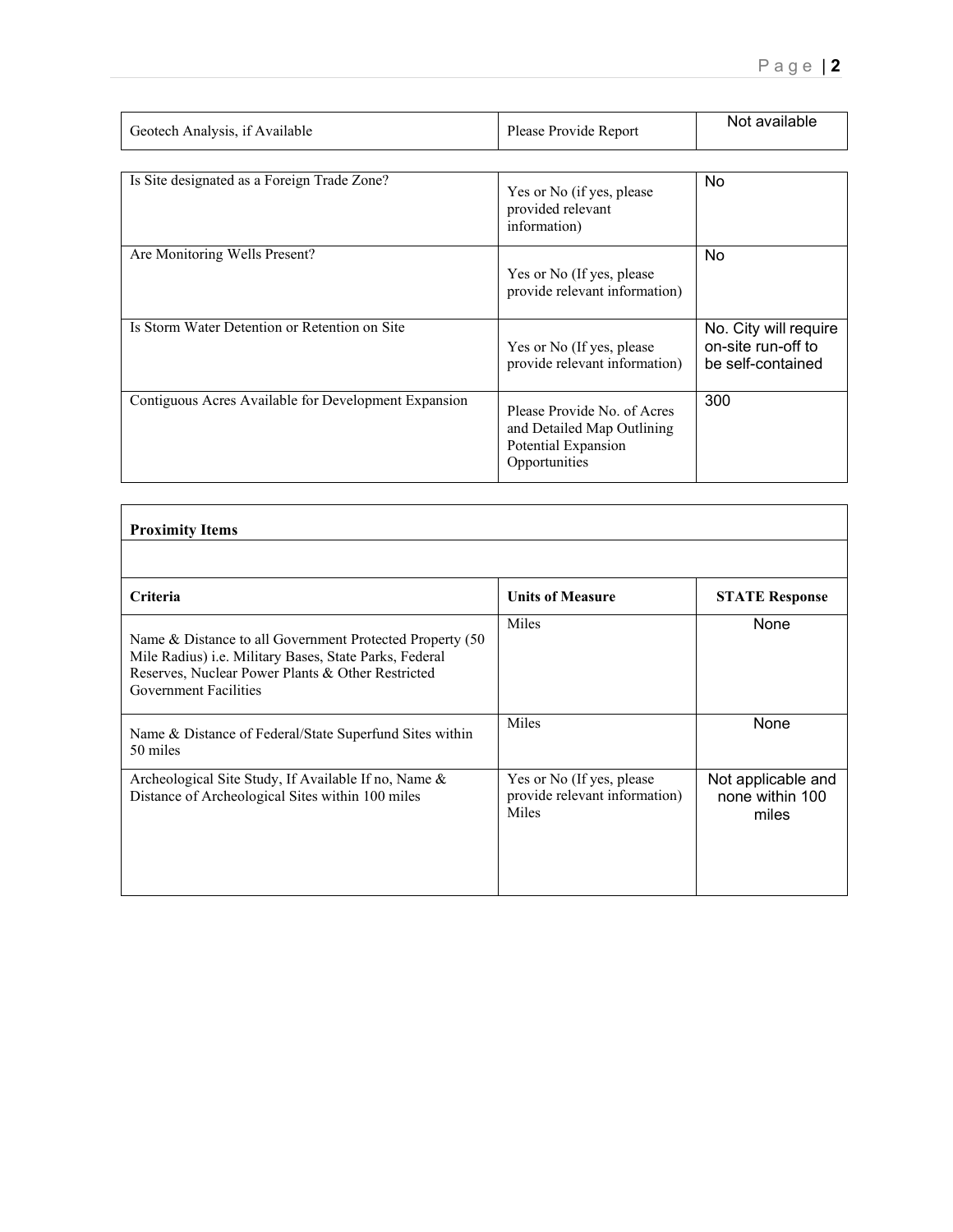| For all the following: Please indicate all applicable items<br>within a 25 Mile Radius; Where the response is N/A<br>please indicate Nearest location, as appropriate. Name &<br>Distance to Fire Station Name & Distance to Police<br>Station Name & Distance to Stream or Body(ies) of<br>Water Name & Distance to Dam(s) |                                              | Police & Fire:<br>Salina City, 1 mile.<br>Seiver River,<br>$\frac{1}{2}$ -mile.<br>Redmond Pond,<br>4.5 miles.<br>Salina Creek, 1.5<br>miles.<br>No dams.<br>Some fault lines in<br>area.<br>Wetlands along<br>river bottom. |
|-----------------------------------------------------------------------------------------------------------------------------------------------------------------------------------------------------------------------------------------------------------------------------------------------------------------------------|----------------------------------------------|------------------------------------------------------------------------------------------------------------------------------------------------------------------------------------------------------------------------------|
| Name & Distance to nearest Metropolitan Area (>100K<br>Population)                                                                                                                                                                                                                                                          | Miles                                        | Provo/Orem<br>100 miles                                                                                                                                                                                                      |
| Name & Distance to nearest Military Base with Aviation<br>Service Capability                                                                                                                                                                                                                                                | Miles                                        | Hillfield AFB,<br>160 miles                                                                                                                                                                                                  |
| Name & Distance to nearest Technical School (A&P<br>Licensing, Maintenance or Mechanical Courses)                                                                                                                                                                                                                           | Miles                                        | Snow College,<br>Richfield Campus,<br>18 miles                                                                                                                                                                               |
| Name & Distance of University or College within 25 mile<br>radius                                                                                                                                                                                                                                                           | Miles                                        | Snow College,<br><b>Richfield Campus</b>                                                                                                                                                                                     |
| Name & Distance of University or College within 26-50<br>mile radius                                                                                                                                                                                                                                                        | Miles                                        | Snow College,<br>Ephraim Campus                                                                                                                                                                                              |
| Name & Distance of University or College within 51-100<br>mile radius                                                                                                                                                                                                                                                       | Miles                                        | <b>Brigham Young</b><br>University                                                                                                                                                                                           |
| Enrollment Size of University or College in above question                                                                                                                                                                                                                                                                  | No, of Full /Part Time<br>Students           | Snow College:<br>4,300                                                                                                                                                                                                       |
| Name & Distance from nearest Residential Living Area                                                                                                                                                                                                                                                                        | Miles                                        |                                                                                                                                                                                                                              |
| Name, Distance & Size of nearest Electrical Power Station                                                                                                                                                                                                                                                                   | Miles, MW Capability                         | Hunter, 1,400 MW,<br>100 miles                                                                                                                                                                                               |
| Name & Distance of five (5) largest Manufacturing<br>Companies within 75 mile radius                                                                                                                                                                                                                                        | Miles                                        | SUFCO Mine, 30<br>miles; Redmond<br>Minerals, 4 miles;<br><b>ACT Composites,</b><br>20 miles,                                                                                                                                |
| Name & Distance of all Major Employers within 75 mile<br>radius $($ >250 ee's)                                                                                                                                                                                                                                              | Miles and Name any<br>Represented Workforces | <b>SUFCO Mine</b>                                                                                                                                                                                                            |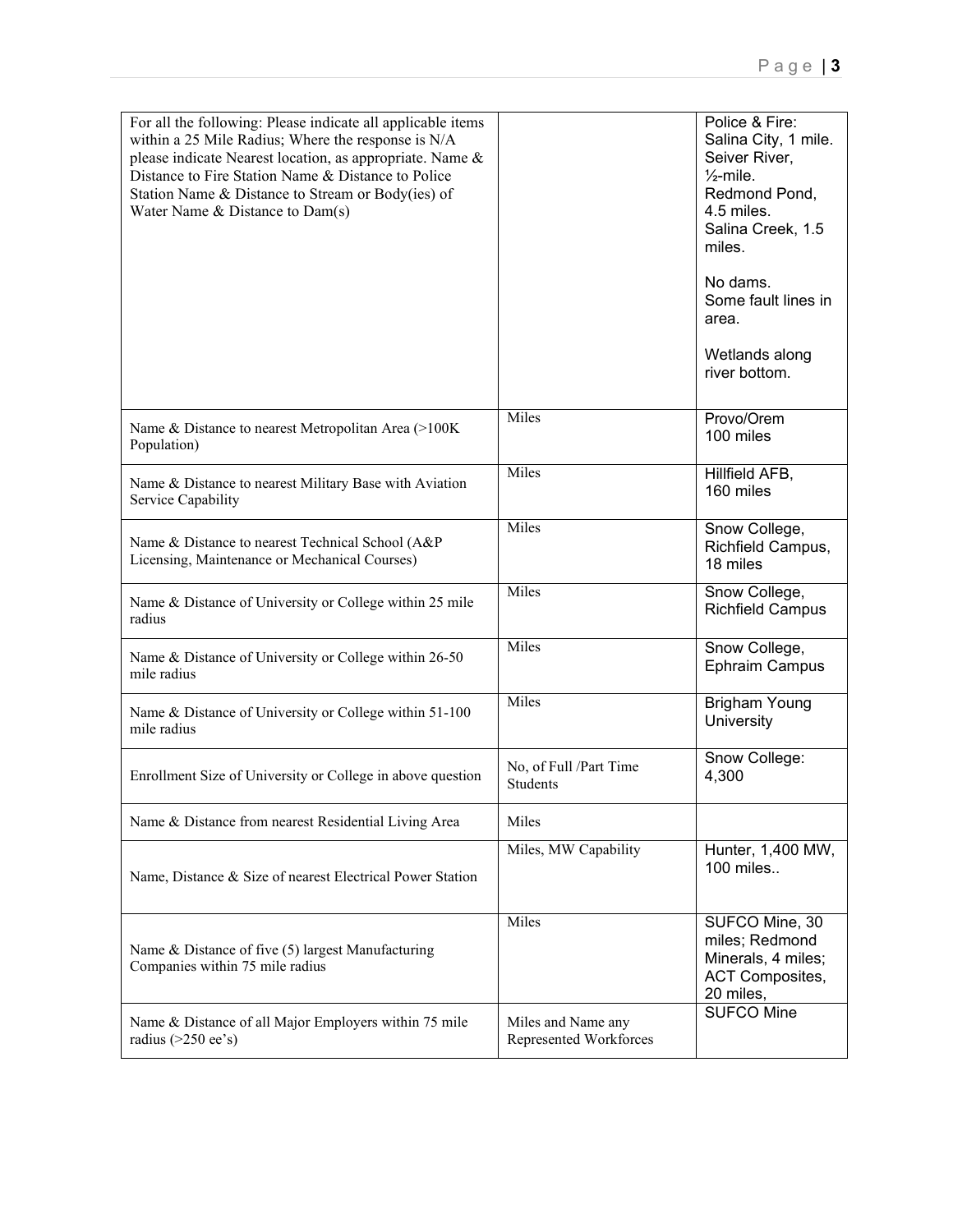| <b>Tax Consideration</b>             |           |       |
|--------------------------------------|-----------|-------|
| Local Business Tax                   | Yes or No | None  |
| Local Personal Income Tax            | Yes or No | None  |
| Local Sales Tax Rate (if applicable) | Yes or No | 6.35% |

| <b>Site Utilities</b>                                           |                                                                                       |                                                          |
|-----------------------------------------------------------------|---------------------------------------------------------------------------------------|----------------------------------------------------------|
|                                                                 |                                                                                       |                                                          |
| Criteria                                                        | <b>Units of Measure</b>                                                               | <b>STATE Response</b>                                    |
| Major Electric Provider(s)                                      |                                                                                       | Rocky Mountain<br>Power                                  |
| Green Power Available(s)                                        |                                                                                       | See Rocky Mtn<br>Power                                   |
| Natural Gas Provider(s)                                         |                                                                                       | <b>Dominion Energy</b>                                   |
| <b>Electric Rates</b>                                           |                                                                                       | EDCU provided                                            |
| Water Rates Size of Services – Water & Sewer Source of<br>Water | Price/Unit of Measure Line<br>Size and Volume, Pressure &<br>Capacity Name & Location | See Salina City<br>for current water<br>and sewer rates. |
| Gas Rates Size of Services                                      |                                                                                       | See Dominion<br>Energy/EDCU<br>for current rates.        |
| <b>Telecomm Providers</b>                                       | $\overline{\phantom{a}}$                                                              | Century Link;<br>CentraCom                               |
| Phone/Internet/Fiber Rates                                      |                                                                                       | Both can provide<br>high bandwidth<br>services.          |

| <b>Site Logistics</b>                                                                      |                         |                                                                                                   |
|--------------------------------------------------------------------------------------------|-------------------------|---------------------------------------------------------------------------------------------------|
|                                                                                            |                         |                                                                                                   |
| <b>Criteria</b>                                                                            | <b>Units of Measure</b> | <b>STATE Response</b>                                                                             |
| Distance to closest Airport Distance to nearest major Airport<br>(if different from above) | <b>Miles</b>            | <b>Richfield City</b><br>Municipal (IFR<br>rated) 18 miles;<br>Salt Lake City Int'l,<br>145 miles |
| Secondary Commercial Airport having Air Transport<br>Capacity (Name & Distance)            | Miles                   | Provo Regional,<br>100 miles to the<br>north.                                                     |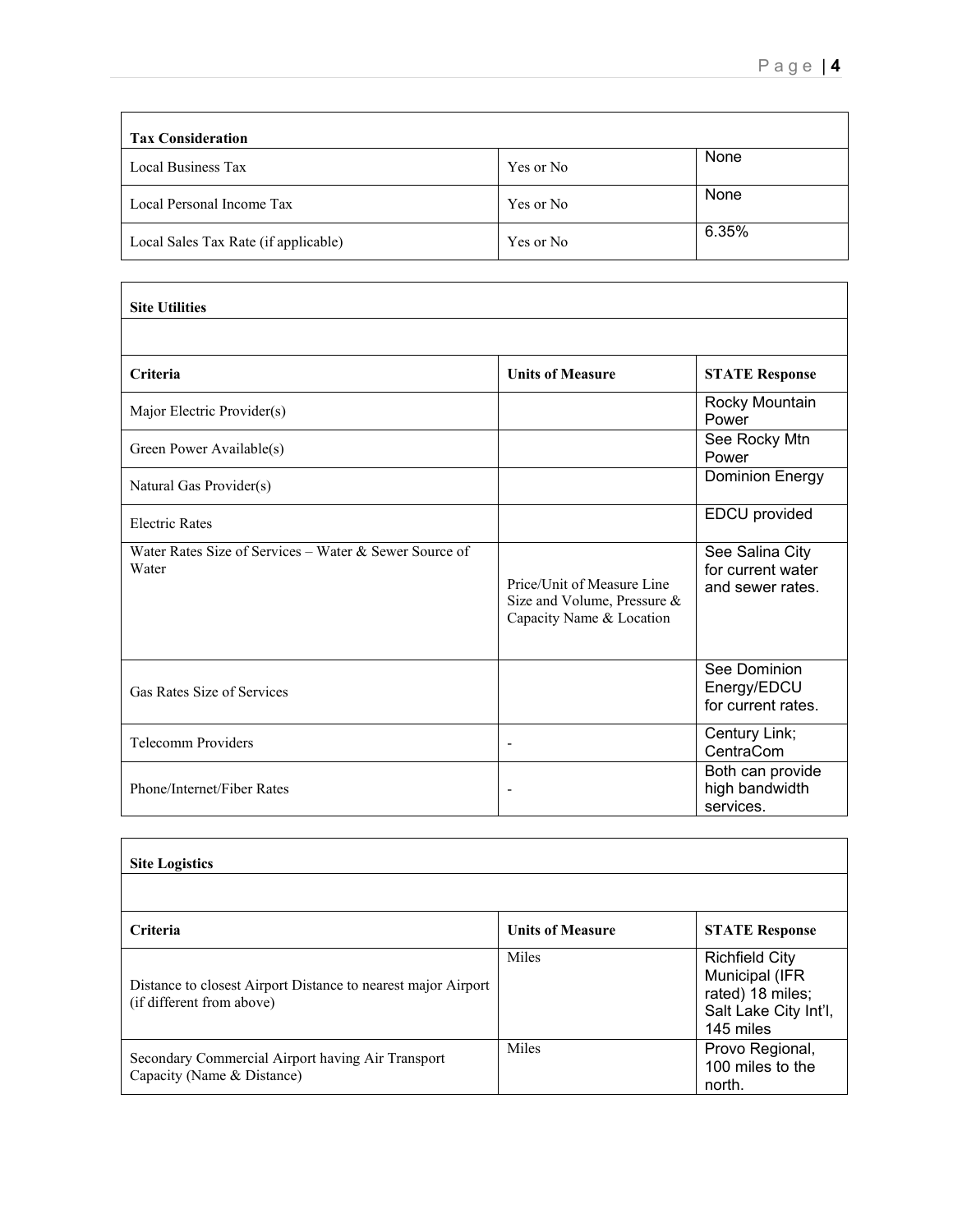| Closest 4-lane highway(s) intersections $\&$ Distance (Include<br>Names)                                                                   | Miles              | Interstate 70;<br>$\frac{1}{2}$ -mile. Interstate<br>15 is 25 miles to<br>the west.                               |
|--------------------------------------------------------------------------------------------------------------------------------------------|--------------------|-------------------------------------------------------------------------------------------------------------------|
| Closest US Interstate Intersection(s) (Include Names)                                                                                      | Miles              | See above.                                                                                                        |
| Bridge/s and Weight and Height Restrictions or Other<br>Transportation Issues Between Site and Interstate or Other<br>Highway Intersection | Describe in Detail | There are no<br>bridges between<br>site and access to<br>I-70 nor from site<br>to Interstate-15 25<br>miles away. |

## **Health & Safety**

| <b>County Criteria</b>                                                                                                                                                                                                                                                                       | <b>Units of Measure</b>         | <b>STATE Response</b>                                                         |
|----------------------------------------------------------------------------------------------------------------------------------------------------------------------------------------------------------------------------------------------------------------------------------------------|---------------------------------|-------------------------------------------------------------------------------|
| No. of Local Health Systems Providers ( <i>i.e.</i> Trident,<br>TriHealth, Kaiser, etc.)                                                                                                                                                                                                     | Provide Number &<br>Description | <b>IHC Richfield</b><br>/Gunnison Valley.<br>2 hospitals<br>within 20 minutes |
| National Ambient Air Quality Standards CO<br>Attainment/Nonattainment Lead Attainment/Nonattainment<br>NO <sub>x</sub> Attainment/Nonattainment VOC<br>Attainment/Nonattainment $PM_{10}$ Attainment/Nonattainment<br>$PM_{2.5}$ Attainment/Nonattainment $SO_2$<br>Attainment/Nonattainment | Answer Appropriately            | Sevier County is<br>an air quality<br>attainment area for<br>all pollutants.  |

| For nonattainment pollutants, are emissions Offsets<br>available, if appropriate | Yes / No; Provide Detailed<br>Description                                            | N/A                                                                    |
|----------------------------------------------------------------------------------|--------------------------------------------------------------------------------------|------------------------------------------------------------------------|
| HazMat Response Capabilities                                                     | Provide Detailed Description<br>(include detail on professional<br>versus voluntary) | Sevier County has<br>certified<br>responders with<br>equipped vehicles |
| Waste Water Treatment Plant Capacity Analysis                                    | Provide Detailed Description                                                         | Salina utilizes a<br>lagoon system.                                    |